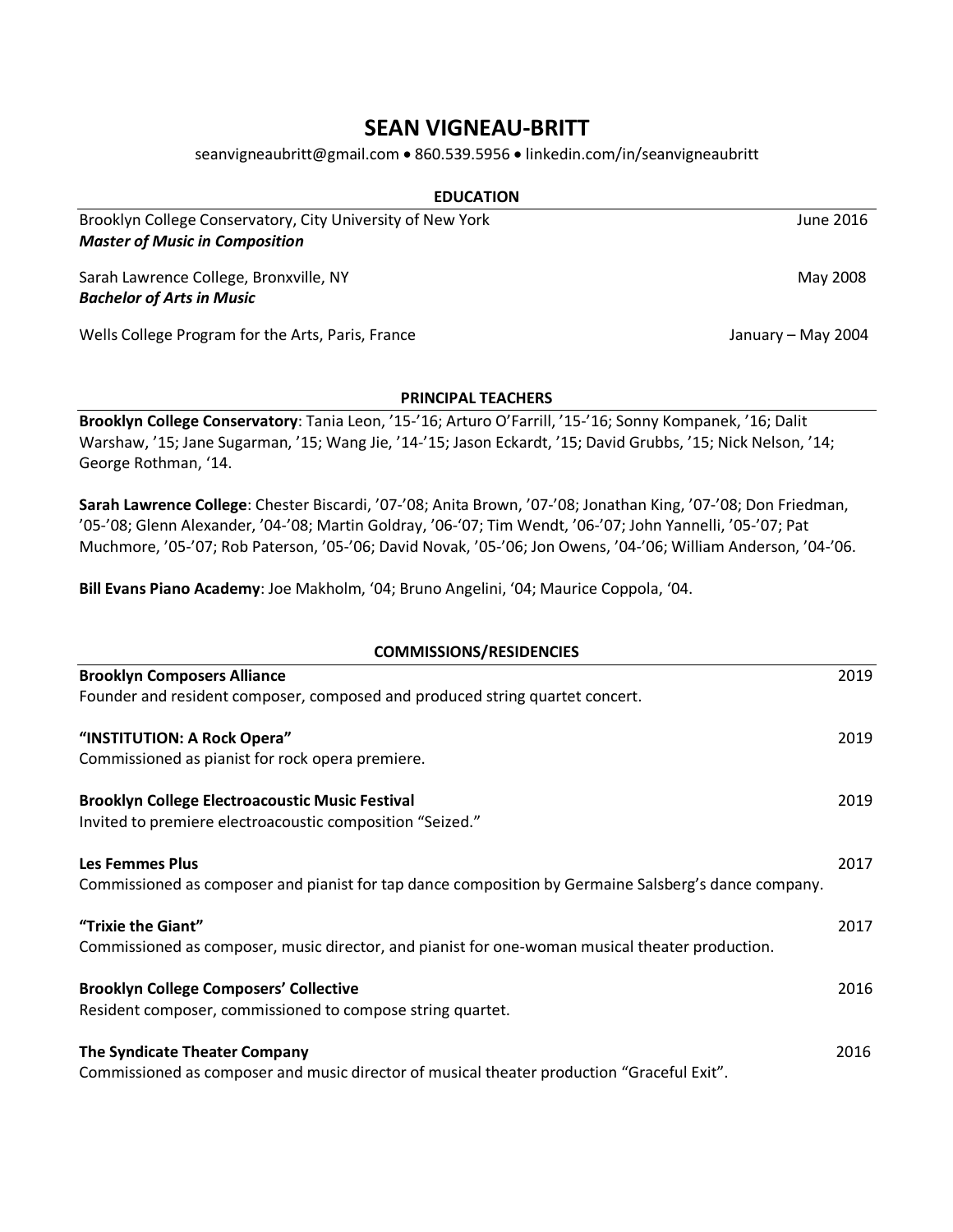| ConTempo<br>Resident composer, composed "Open Spring" for four pianists, bass trombone, percussion, viola.                                                    | 2016 |
|---------------------------------------------------------------------------------------------------------------------------------------------------------------|------|
| "We Just Met" (Film)<br>Commissioned by director to compose and record theme song.                                                                            | 2015 |
| <b>Brooklyn College Percussion Ensemble</b><br>Resident composer, composed "Hiccup" for three percussionists.                                                 | 2015 |
| <b>Brooklyn College Orchestra</b><br>Resident composer, composed "Faith in a Future" for full orchestra.                                                      | 2015 |
| <b>Halcyon Chamber Ensemble</b><br>Commissioned to compose "The Bliss Ward" for piano, violin, and cello.                                                     | 2013 |
| <b>Revel Art Collective</b><br>Invited to premiere "The 18" for piano, bass, and drums, at a multi-media gallery event on public transit in San<br>Francisco. | 2011 |
| <b>ACADEMIC AWARDS/SCHOLARHIPS</b>                                                                                                                            |      |
| Dean's List, Brooklyn College<br>In recognition of academic achievement.                                                                                      | 2016 |
| <b>Morton Feldman Award</b><br>In recognition of special excellence in composition.                                                                           | 2016 |
| <b>Nancy Hager Music History Prize</b><br>In recognition of an outstanding research paper.                                                                    | 2016 |
| <b>Presser Foundation Scholarship Award</b><br>In recognition of outstanding achievement in music.                                                            | 2007 |

## **LIST OF WORKS**

## **ELECTROACOUSTIC**

**Seized!** (2019)- 7'14" Fixed media (2.0 mix).

**Curiosity Roves!** (2014)- 3'30" Fixed media (4.0 mix).

**Social Animals** (2014)- 1'45" Fixed media (2.0 mix).

**Belinda's Dance** (2008)- 2'10" Fixed media (2.0 mix) and 1 piano.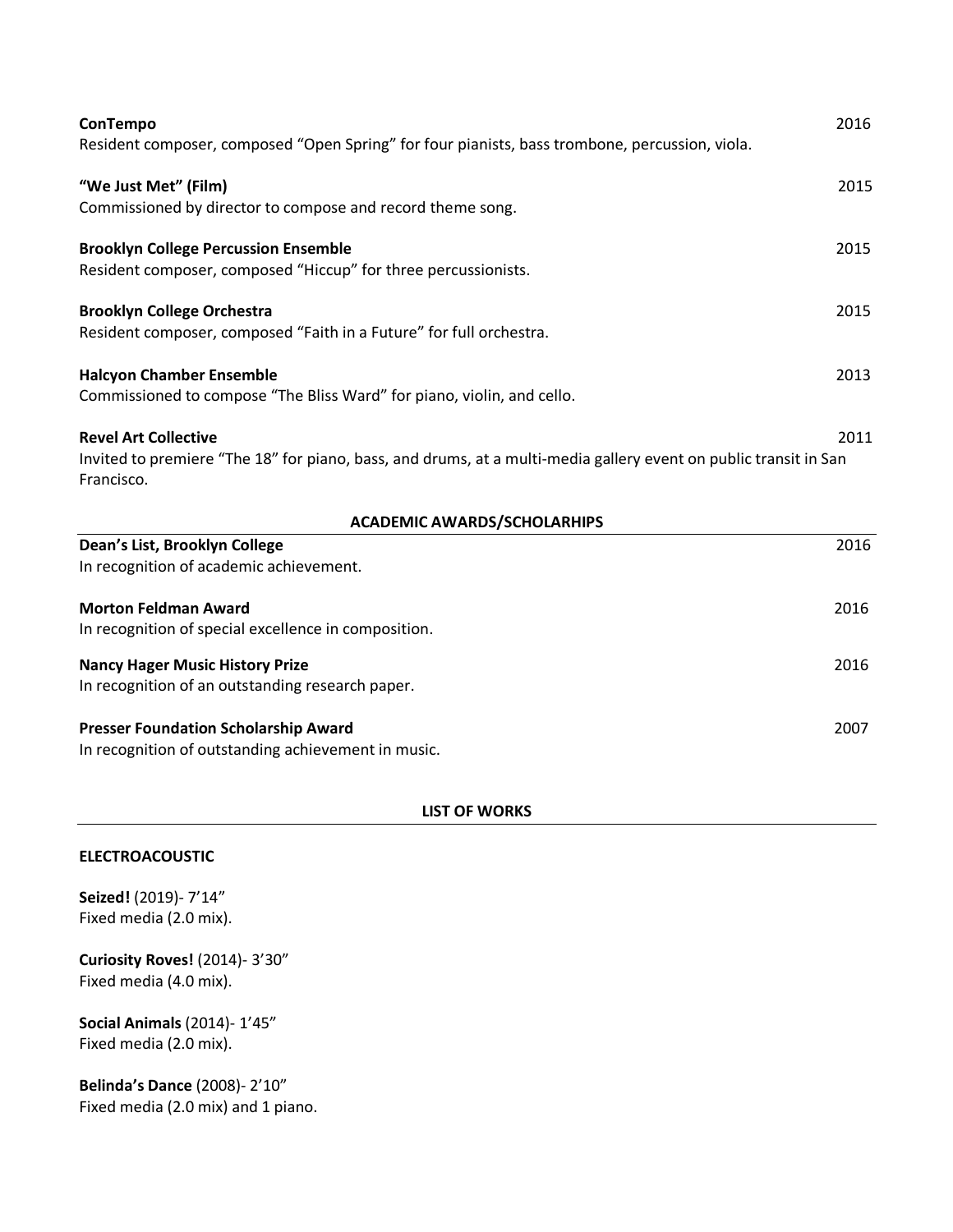**Agitated Piano** (2007)- 3'00" Fixed media (2.0 mix) and 1 piano.

**Eulogy** (2007)- 5'00" Fixed media (2.0 mix) and 1 trumpet.

## **ORCHESTRA**

**Des Pas Sur La Neige**, arr. for orchestra (2016)- 3'30" 1-1-1-1; 1-1-1-1; 1 perc.; 1-1-1-1-1.

**Faith in a Future** (2015)- 6'40" 2-2-2-2; 2-2-2; 2 perc., harp; strings. Premiered by the Brooklyn College Conservatory Orchestra.

## **CHAMBER ENSEMBLES**

**String Quartet** (2019)- 16'27" 1-1-1-1. Premiered by Xanthoria String Quartet.

**String Quartet** (2016)- 11'00" 1-1-1-1. Premiered by Halcyon Chamber Ensemble.

**Open Spring** (2016)- 9'45" 1 bass trombone; 2 pianos (four hands each); 1 perc.; 1 viola. Premiered by ConTempo.

**Hiccup, for Percussion Ensemble** (2015)- 5'30" 3 perc. Premiered by the Brooklyn College Conservatory Orchestra.

**The Fountain, for Cello** (2014)- 5'50" Premiered by Ansel Cohen.

**The Bliss Ward, Trio for Piano, Violin, and Cello** (2014)- 6'20" Premiered by Halcyon Chamber Ensemble.

**Woodwind Quintet** (2013)- 5'00" 1-1-1-1-1.

**Dr. Murray's Valentines** (2008)-4'00" 1 flute, 1 oboe; 1 mandolin, 1 guitar; 1 violin, 1 cello. Premiered by Cygnus Ensemble.